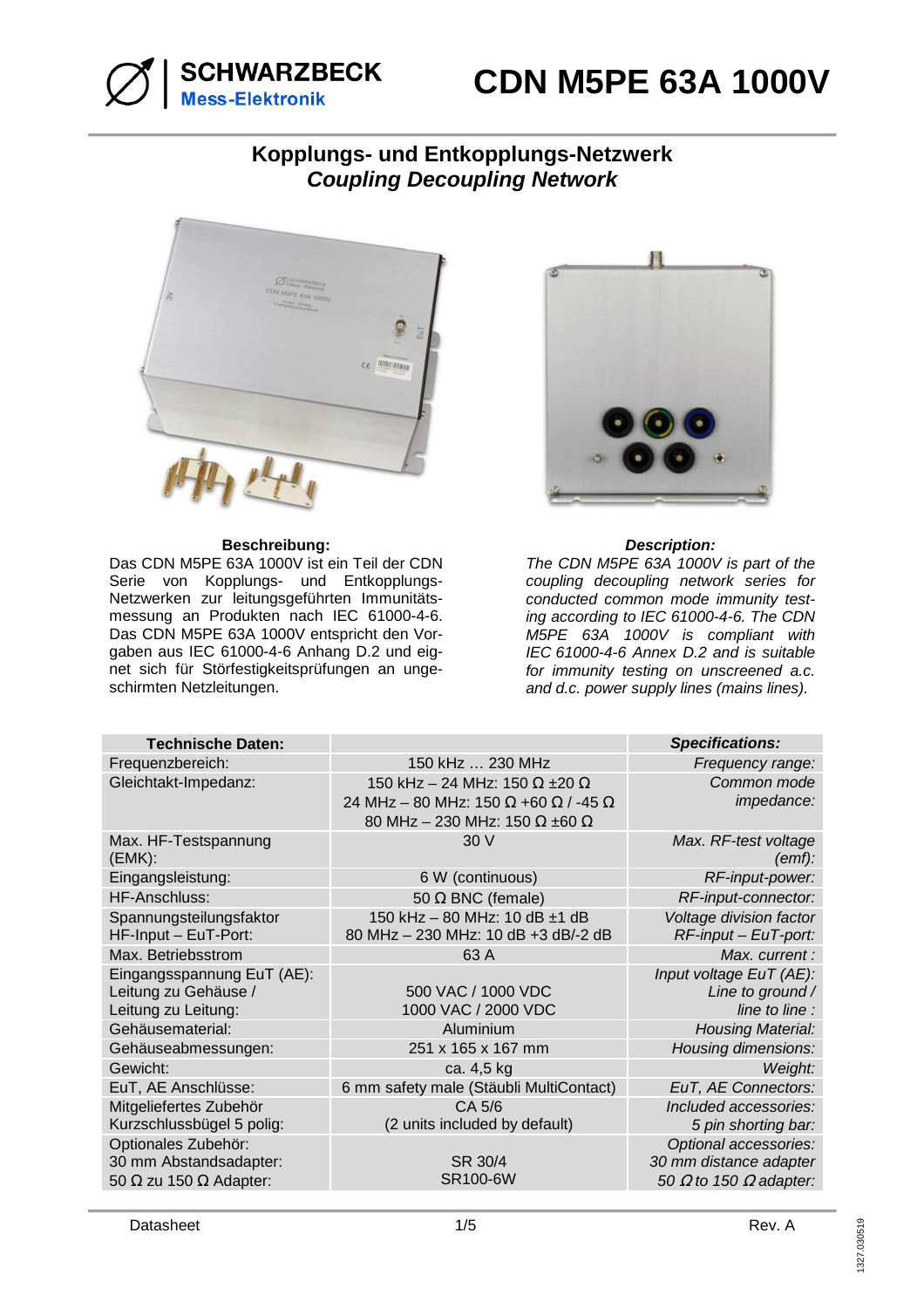

Das CDN M5PE 63A 1000V ist für Messungen an netzbetriebenen Geräten bis 63 A Stromaufnahme vorgesehen. Der Frequenzbereich umfasst 150 kHz bis 230 MHz. Im Bild 5 ist das Prinzipschaltbild gezeigt.

Alle CDN's erfüllen die Anforderungen der Norm IEC 61000-4-6 und werden mit individuellen Prüfprotokollen für die Gleichtaktimpedanz und das Spannungsteilungsmaß ausgeliefert. Weitere typische Messdiagramme sind in Bild 3 und Bild 4 enthalten.

Zur Überprüfung oder Kalibrierung des Messaufbaus sind diverse optional erhältliche Zubehörteile verfügbar.

### **Wichtiger Hinweis.**

**Die Kurzschlussbügel dürfen niemals verwendet werden, wenn das CDN mit dem Stromversorgungsnetz verbunden ist!** 

Parallel zu den AE-seitigen Kondensatoren sind jeweils 2 MΩ Entladewiderstände enthalten.

Prinzipiell sind gegenüberliegende Anschlüsse miteinander verbunden, verwenden die gleiche Buchsenfarbe und können für beliebige Phasen verwendet werden. Eine Ausnahme bildet der PE-Anschluss. Er besitzt immer eine grün/gelb gefärbte Buchse welche auf der AE-Seite leitend mit dem Gehäuse verbunden ist.

Die Erdung zum Messaufbau erfolgt über die leitende Grundplatte des CDN. Zusätzlich ist auf der AE-Seite ein M4 Schraubanschluss und alternativ eine 4 mm Buchse zur Erdung vorgesehen. Zur Befestigung des CDN's sind vier 6 mm Nuten auf der nicht lackierten Grundplatte vorhanden.

Zur Erhöhung der Betriebssicherheit sind die netzspannungsführenden Anschlüsse als Sicherheitsbuchsen ausgeführt. Hierfür kommt<br>das 6mm-Stecksystem "Powerline" von das 6mm-Stecksystem "Powerline" von Stäubli/Multicontact zum Einsatz. Diese Steckverbinder können als Zubehör bezogen werden.

The CDN M5PE 63A 1000V is intended to inject common mode disturbance signals into power supply or mains lines (unscreened) in the frequency range from 150 kHz to 230 MHz. The circuitry is shown in Fig. 5.

All CDNs comply with the requirements of IEC 61000-4-6. Each CDN comes with individually measured data and a calibration certificate for the common mode impedance and the voltage division factor. Further typical data can be found in Fig. 3 and Fig. 4 A variety of calibration adapters and other accessories are available as an option.

### **Important Note:**

**The optional shorting adapters must not be used if the CDN is connected to mains!** 

The capacitors at the AE-side are equipped with 2  $M\Omega$  discharging resistors.

Corresponding terminals are always located in opposite position and can be recognized by the terminal color. They can be used for any phase, except for PE! The PE-terminal with its yellow-green color is connected to the metal housing at the AE-side.

The connection to ground can be accomplished using the ground plane of the CDN. Additionally there is a M4 thread located at the AE side to ground as well as a 4 mm socket to connect the device to ground. The CDN is equipped with 4 mounting notches of 6 mm width at the baseplate.

To improve the operational safety the mains voltage-carrying connections are carried out as security sockets using "Powerline" connectors by Stäubli/Multicontact. These connectors can be purchased optionally.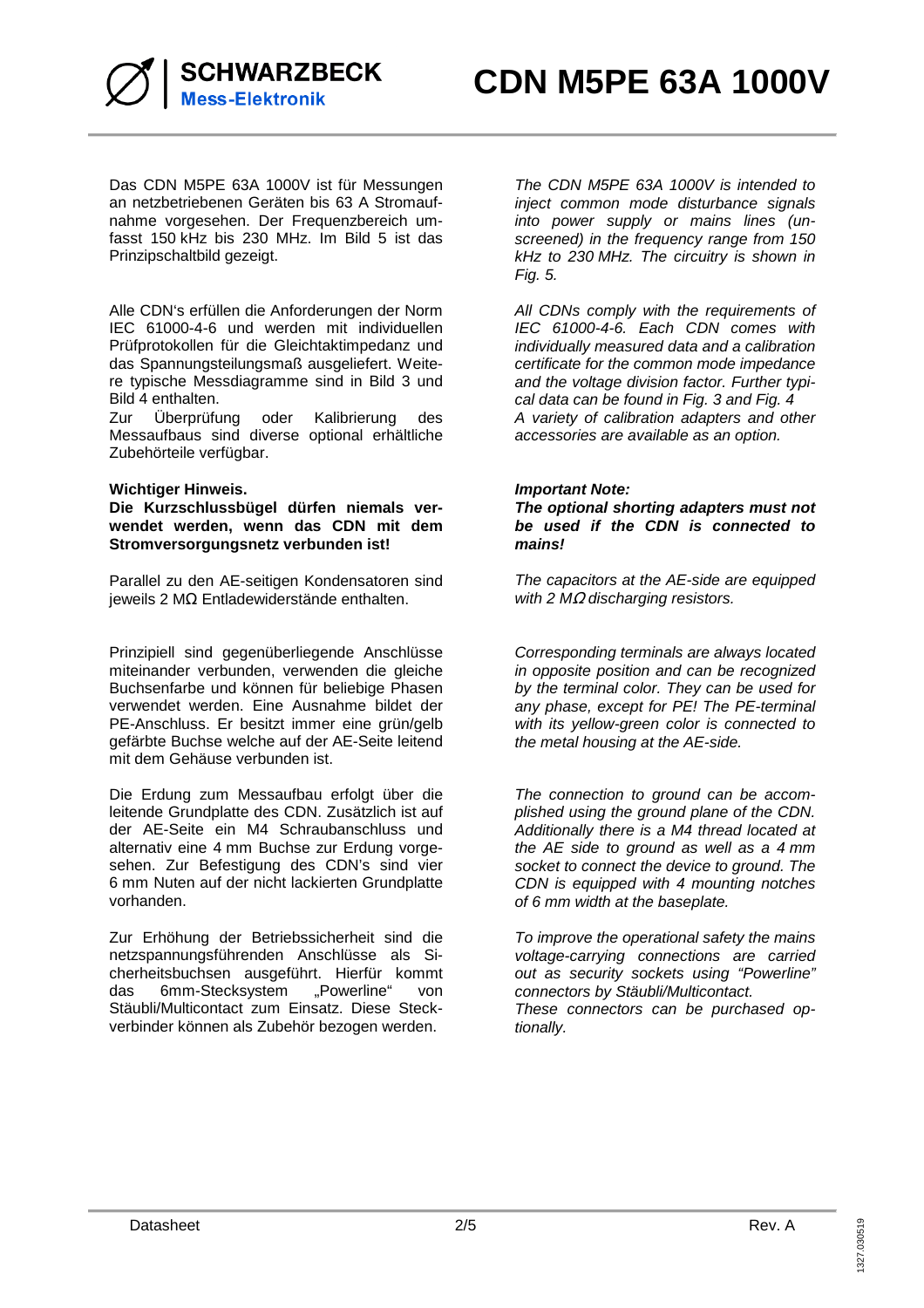# **CDN M5PE 63A 1000V**



**SCHWARZBECK** 

**Mess-Elektronik** 

**Bild 1: typ. EuT Gleichtakt-Impedanz Fig. 1: typ. EuT common mode impedance** 



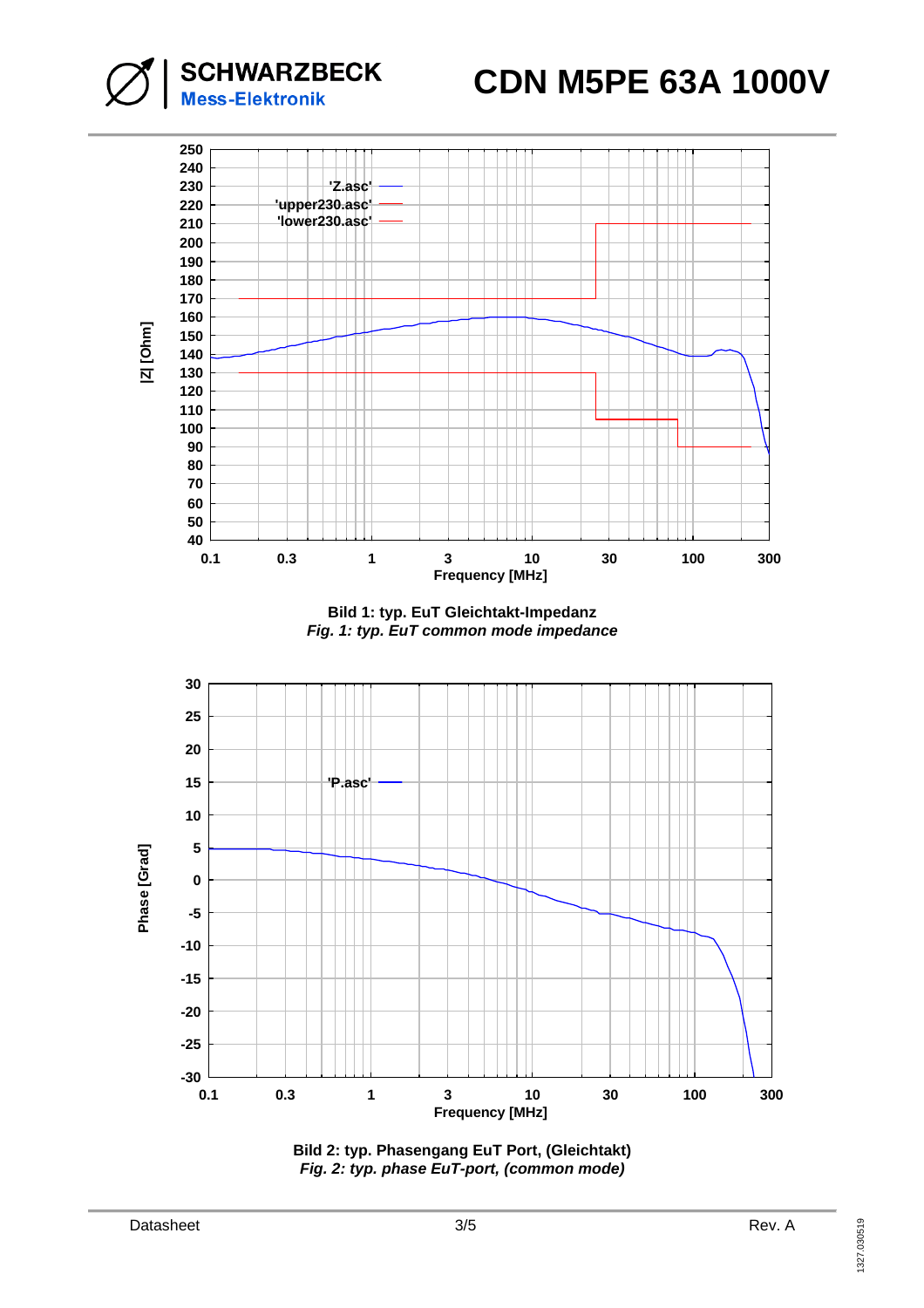# **CDN M5PE 63A 1000V**



**SCHWARZBECK** 

**Mess-Elektronik** 

**Bild 3: typ. Spannungsteilungsfaktor HF-Port zu EuT-Port Fig. 3: typ. voltage division factor RF-port to EuT-port**